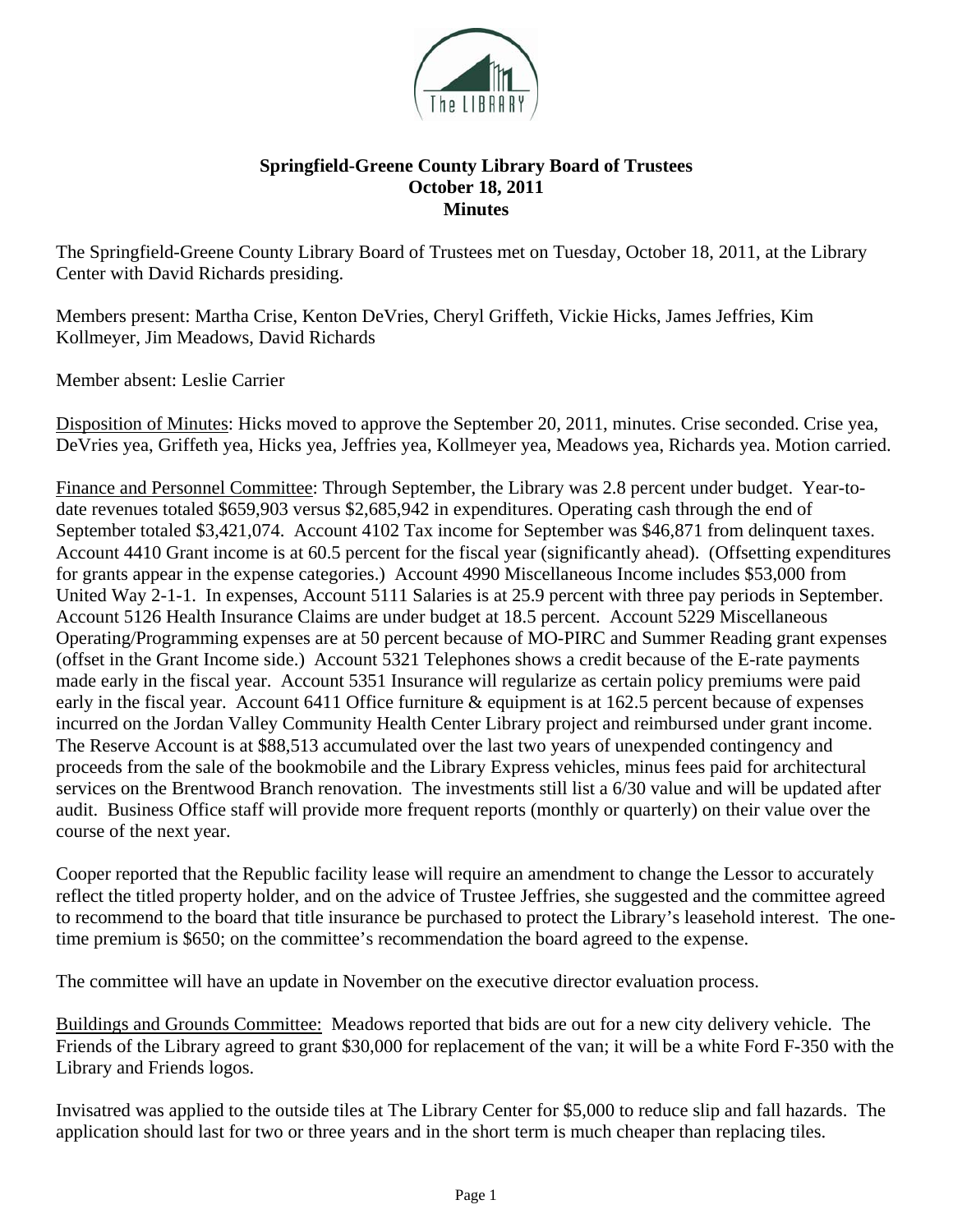The Brentwood Branch will begin with HVAC replacement using an Energize low-interest (2 percent) loan payable over 10 years. This part of the project can begin right away and will free up funds for other aspects of the project.

The committee recommended not to expand the Between Friends Gift Shop at The Library Station due to the cost of the project versus the volume of sales.

Programs, Services and Technology Committee: Hicks reported the board will take a field trip to the Jordan Valley Community Health Center soon to look at the facility.

Circulation in September decreased 3.9 percent from September 2010, with 311,383 materials circulating systemwide. Total branch traffic increased 3.1 percent from September 2010, with 172,582 patron visits. Systemwide, 1,672 groups used the meeting rooms, with an attendance of 8,483. There were 433,105 searches from remote use of the Library's electronic products. The Web server recorded a total of 1,471,869 page views by 68,833 visitors during September.

Report of the Director: Executive Director Regina Greer Cooper reported that Staff Development Day was held on October 10. Eleven staff members celebrated their  $25<sup>th</sup>$ ,  $30<sup>th</sup>$  and  $35<sup>th</sup>$  anniversaries. Board member Kenton DeVries had lunch with those 11 staff members and presented them with congratulations and a gift. The six core values of synergy, excellence, respect, values, innovation, confidence and empowerment were the focus of the day's experiences.

Administrative Staff held a retreat on September 22 and brainstormed on the evaluation and feedback process for both horizontal and vertical input.

Supervisor training this month featured a webinar based on the new book, "Be a Great Boss."

The Business Office is at full staff once again with the addition of Beth Dawley, who formerly worked in circulation at The Library Center.

Library staff members gave 10 presentations at the Missouri Library Association meeting in Kansas City October 5-7.

Library Foundation Director Michelle Creed resigned her position effective October 7. After meeting with some community fundraising professionals, Cooper and Human Resources Director Lori Strawhun created a new job description and the position will be posted soon.

Memorial contributions to the Brentwood fund have totaled approximately \$2,500 in September.

Banned Books week was a success, including programs with Sarah Ockler.

The Friends of the Library Fall Book Sale is this week. Planning and Development Librarian Gay Wilson reported that the preview sale netted over \$18,000 in sales, which was down a little from the April sale.

Board Education: Computer Assistant Trint Williams presented an informational session on e-books, particularly the increasingly popular Kindle e-readers, which the Library's e-book platform Overdrive now supports. He anticipates a growing group of Kindle users in his classes, which have already grown to over 60 participants. Williams talked about the advantages and disadvantages of the different screen types and demonstrated the process of downloading a library e-book through Amazon. He also noted to the board that the